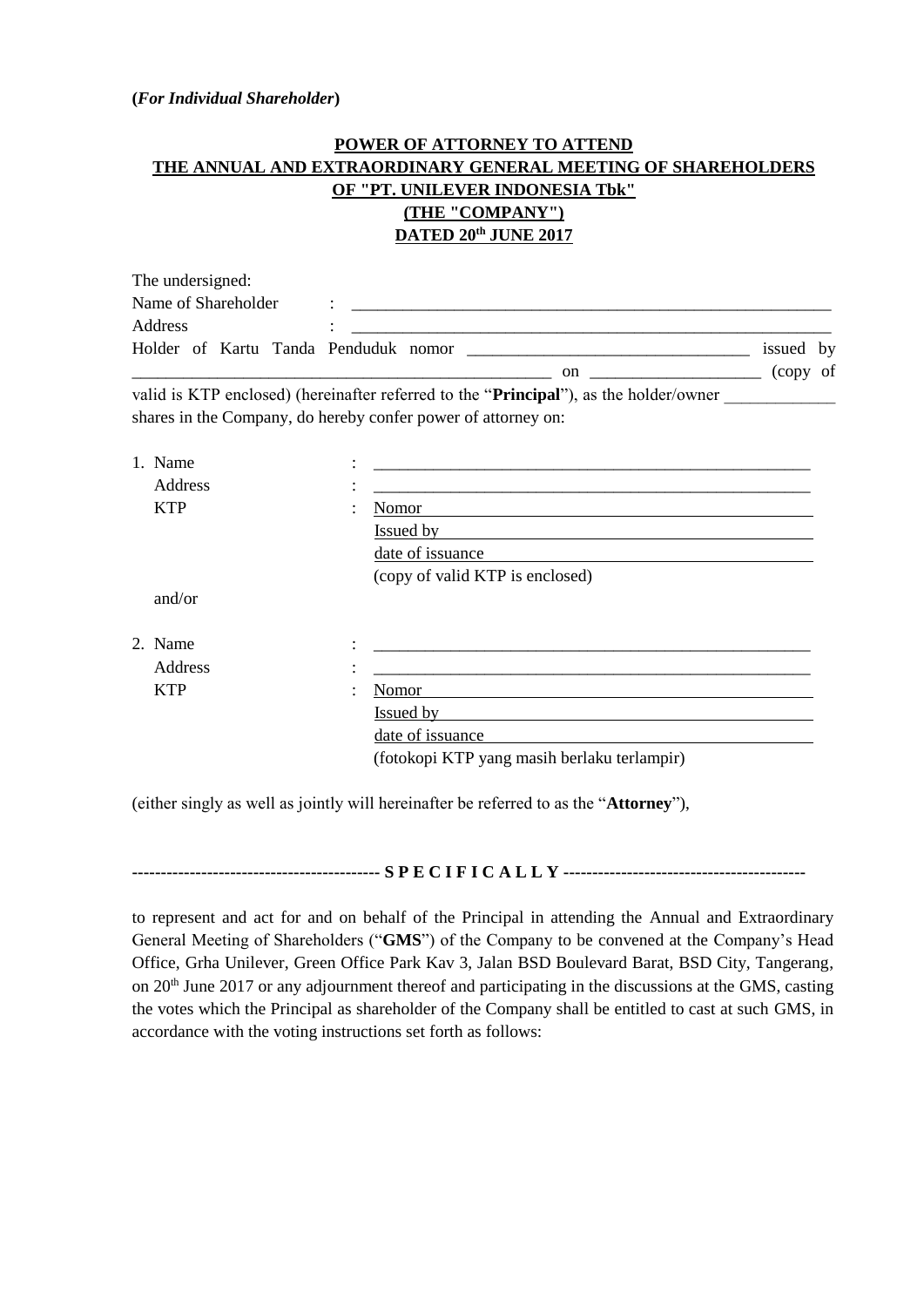| <b>AGENDA GMS</b>                                                                              |                                                                                | <b>VOTING INSTRUCTION</b> |         |                |  |
|------------------------------------------------------------------------------------------------|--------------------------------------------------------------------------------|---------------------------|---------|----------------|--|
|                                                                                                |                                                                                | In-Favor                  | Abstain | <b>Against</b> |  |
| Agenda Annual General Meeting of Shareholders                                                  |                                                                                |                           |         |                |  |
| 1.                                                                                             | Ratification on the Financial Statements of the                                |                           |         |                |  |
|                                                                                                | Company and Approval on the Annual Report of                                   |                           |         |                |  |
|                                                                                                | the Company including the report on the                                        |                           |         |                |  |
|                                                                                                | supervisory duties of the Board of Commissioners                               |                           |         |                |  |
|                                                                                                | of the Company for the accounting year ended on                                |                           |         |                |  |
|                                                                                                | 31 December 2016.                                                              |                           |         |                |  |
| 2                                                                                              | Determination of the appropriation of the profit of                            |                           |         |                |  |
|                                                                                                | the Company                                                                    |                           |         |                |  |
| 3                                                                                              | Approval of the appointment of the Public                                      |                           |         |                |  |
| Accountant's Office to audit the Company's                                                     |                                                                                |                           |         |                |  |
| financial statements for the fiscal year ended on                                              |                                                                                |                           |         |                |  |
| 31 December 2017 and the determination of the<br>honorarium of the Public Accountant's Firm as |                                                                                |                           |         |                |  |
|                                                                                                | well as other terms of appointment.                                            |                           |         |                |  |
| 4                                                                                              | Reappointment of the members of the Board of<br>a.                             |                           |         |                |  |
|                                                                                                | Directors and confirmation of the composition                                  |                           |         |                |  |
|                                                                                                | of the Board of Commissioners of the                                           |                           |         |                |  |
|                                                                                                | Company.                                                                       |                           |         |                |  |
|                                                                                                | The determination of remuneration of the<br>$\mathbf{b}$ .                     |                           |         |                |  |
|                                                                                                | Board of Directors and the Board<br>- of                                       |                           |         |                |  |
|                                                                                                | Commissioners of the Company for the fiscal<br>year ended on 31 December 2017. |                           |         |                |  |
|                                                                                                |                                                                                |                           |         |                |  |
|                                                                                                | Agenda Extraordinary General Meeting of Shareholders                           |                           |         |                |  |
| -1                                                                                             | Approval on the plan to execute a loan agreement                               |                           |         |                |  |
|                                                                                                | which material value from Unilever Finance                                     |                           |         |                |  |
|                                                                                                | International AG, Switzerland                                                  |                           |         |                |  |
| $\overline{2}$                                                                                 | Approval on the plan to establish a Fixed Benefit                              |                           |         |                |  |
|                                                                                                | Pension Fund of the Company.                                                   |                           |         |                |  |

-This power of attorney has been conferred on the Attorney under the following conditions:

- a. this Power of Attorney shall not be amended and/or cancelled/withdrawn without prior written notification from the principal to the Board of Directors of the Company, such notification to be received by the Board of Directors of the Company no later than 3 (three) business days prior to the date of the GMS and if the Board of a Director of the Company does not so receive such a written notification from the Principal, the Board of Directors of the Company is entitled to assume and conclude that this power of attorney is still valid at the date of the GMS on 20<sup>th</sup> June 2017;
- b. the Principal undertakes to fully accept and to ratify all actions performed by the Attorney on behalf of the Principal, by virtue of this power of attorney;
- c. the Principal confers this power of attorney with the right to delegate this power of attorney to other persons; and
- d. this power of attorney shall be effective as from the date  $19<sup>th</sup>$  June 2017.
- IN WITNESS WHEREOF, this power of attorney is executed in \_\_\_\_\_\_\_\_\_\_\_\_\_\_\_\_\_\_\_, on the  $\frac{day}{x}$  day of  $\frac{2017}{x}$ .